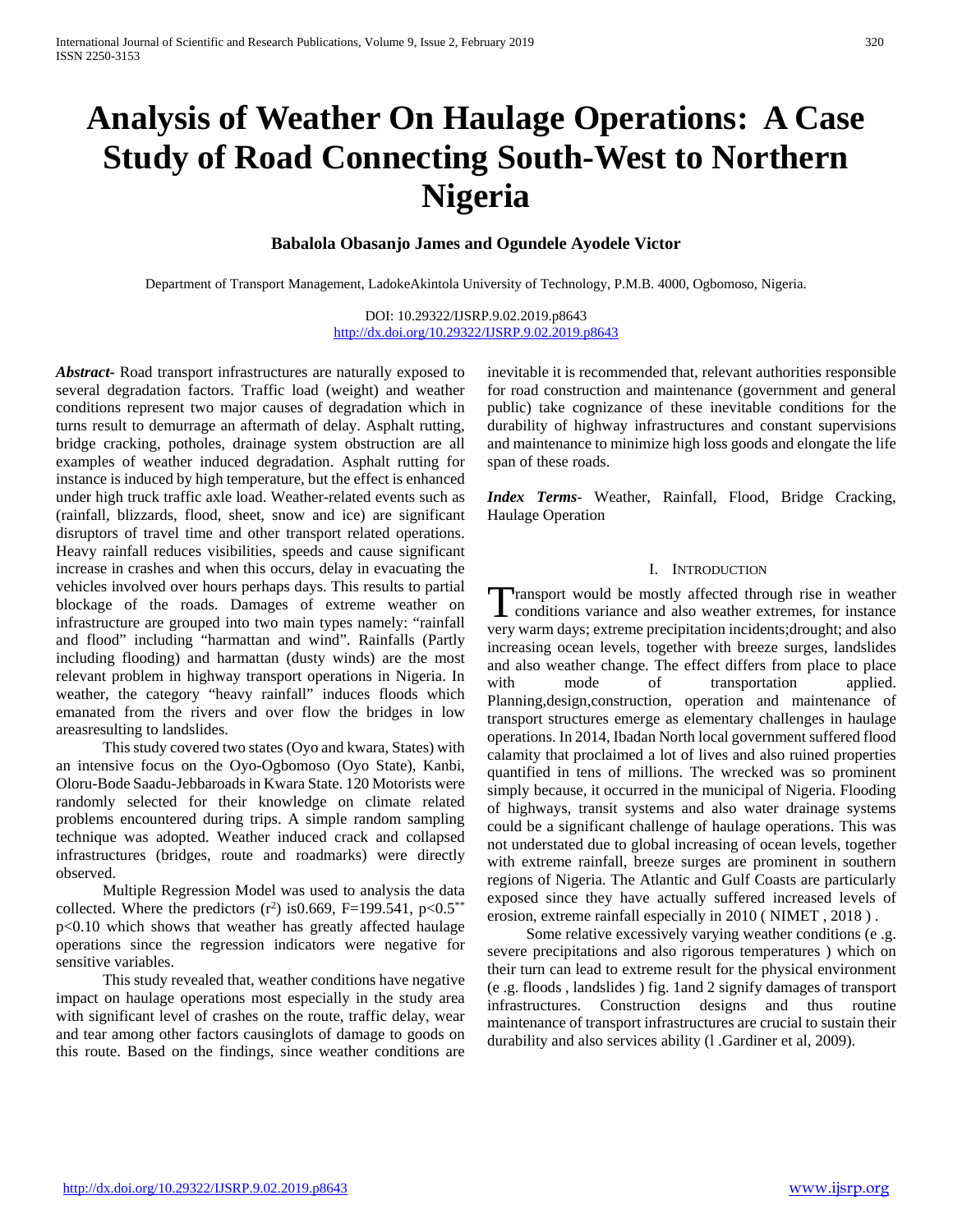

**Fig 1: Failed portion of road resulting to delay in travel time**

 The interstate net-work is gradually overcrowded in Nigeria, it is because a multi-modal or even inter modal transport method is partly or perhaps not employed. With improving dimensions of importation the matching need for haulage operations gets very important. Considerably outdistancing accessible highway potential , major waiting times are routine and also congestion is growing over further places and even over increased numbers of times (Mark koetse , 2008). Congestionrelated delay in the biggest urban centers was projected to be particularly excessive and price of routine maintenance raises. Much of this delay caused mainly because of over reliant on roadstransport system. However , today's high-volume of roads traffic makes degree of service more in danger of disruption from various mishaps, for instance , failed road segments and also security-related challenges (Onifade et al ,2014) . Interstate service disturbances have become more numerous and also lengthy traffic congestions frequently come with even affordable incidents. Moreover, these situations are the main contributor to the insufficient predictability and also reliability of haulage operations in Nigeria. Certain instances also have harmful influences to life safety as well as loss of vital cargos (fig3).



**Fig 2: A failed portion of road under study**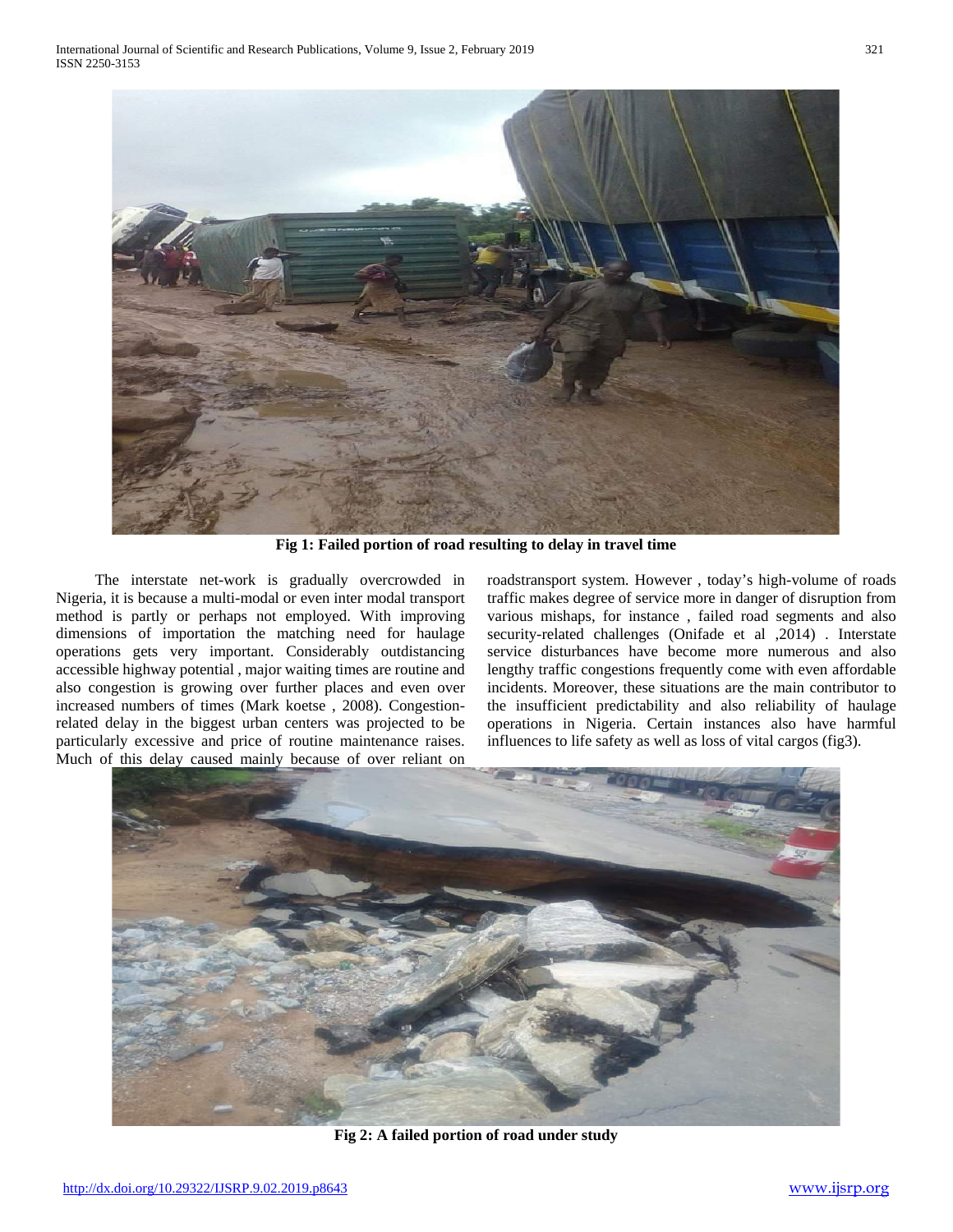Landslides are the implications of multi-factors, such as soil dampness – as determined by severe rainfall, soil different types and also slopes (fig 2). Just like the instance of dazzle floods, severe precipitations (e .g.precipitations above 150-200 mm/24h) can simply be used as a quite difficult proxy sensor to detect potency hazards, with regards to mountainous locations. The Nigerian Meteorological Agency (NIMET, 2012) forecasted that there may be extremely severe rains and also flooding in lots of states in Nigeria in 2012. In Oyo State, Ibadan is particularly stated as an urban area to encounter flooding (NIMET, 2012). Flood may be referred to as an over-flow of water that submerges every physical materials e .g. structures, water drainage systems

and also human population (Bradshaw, 2007). The European Union (EU) Floods Directive defines flood as a covering up of land by massive quantity of water (Henry, 2006). Flooding can occur as an over-flow of water from water body, for instance a river or lake, by which the water overtops and even splits its borders leading to some of that water getting out of its normal borders. Likewise, it might happen due to abuildup of rainwater overtime on saturated ground in a region (Bradshaw, 2007). This natural event takes place when water runoff from the land surface and surpasses the potential of the stream channel (Ajayi et al, 2012).



**Fig 3: Overturned truck as a result of failed spots on the road**

 Transport system is designed and placed to be resistant to natural weather hazards in highly developed countries around the world. While it is worldwide recognized that weather changes may have influence road transport infrastructures. A precondition for flooding of particular regions is associated with riverbeds, guttering or other drainage facility not cleaned up from waste and also vegetation (Ajayi et al, 2012). Given the presence of many huge dams in the nation, there is certainly a threat of flooding as a result of the unchecked discharge of huge water due to severe

rainfalls. The most common calamity in Oyo state is flooding due to severe rainfall and also over-flow of river beds. The effects of weather change on transport operations are an enduring phenomenon and will be experienced slowly over many years. This was projected that, flooding of urban regions has caused substantial harm to private property, such as residences and also businesses (Kingsford, 2000).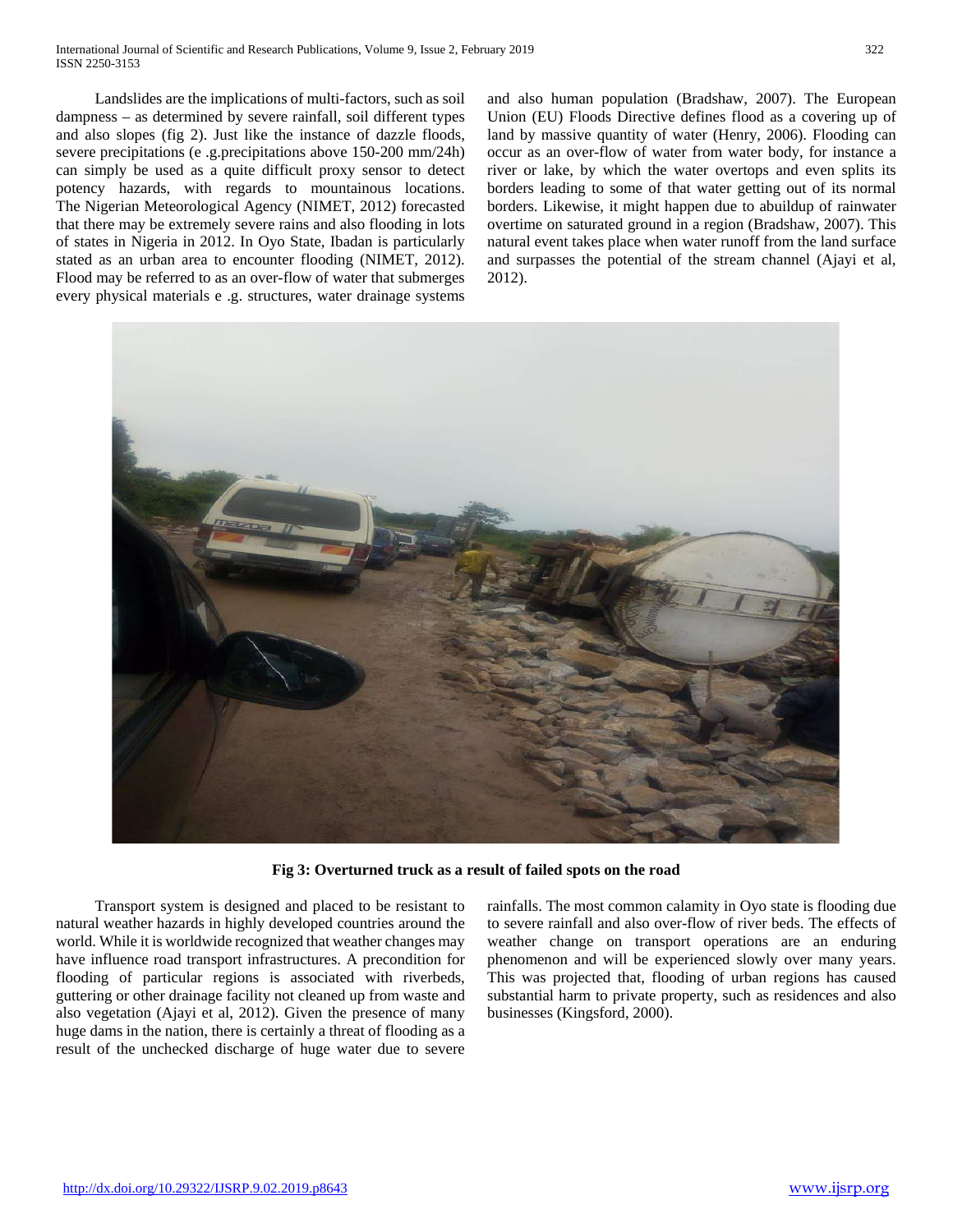

**Fig 4: Oyo-Ogbomoso road**

 This research work observed and evaluated the effect of weather change on interstate infrastructures and it focused on the effect of flood and also landslides on haulage operations in Oyo and Kwara State high-way to put forward suggestions and adjustment measures.

#### II. LITERATURE REVIEW

 The concern of whether or not weather change would notably increase the diverse weather challenges to transport infrastructures and transport exercises is an increasing issue in the scientific literature and also adaptation technique reviews. Imperative research works have for example already been carried out in many non-European industrialized nations (e. g. New Zealand,Australia, United States – by EPA and by the US Department of Transportation), and in European countries (e .g. UK program on Climate change). Weather is an important element affecting the useful life of infrastructure as well as transport basic safety. Routine maintenance or fixing transport infrastructures are necessary to assure their longevity along with the transport services that they can support. Dazzle floods, as related to severe rainfalls (in the event of thunderstorms for example) are likely to become more regular in various areas in Europe. Excessive precipitation (50 mm/day) can be a proxy sensor for upcoming patterns in dazzle flood event frequencies. Landslides are the results of multi-factors, including soil dampness – as driven by rainfall severeness, soil different types and also topography. Just like the event of dazzle floods, severe precipitations (e .g. precipitations more than 150-200 mm/24h) may only be used as a truly abrasive proxy sensor to determine potency risks, with regards to mountainous regions.

 Dore et al (2005) have analyzed the contribution of traffic and varying weather conditions to the wear & tear of roads pavement in Canada and also investigated similar knowledge in other countries. For Canada, the share for climatic conditions caused ruins is in a 30%-80% range (high). Based on the statistical data the ruined roads infrastructure is split into national roads

network and also damages in municipalities. The failures in the national economic system as a result of crisis situations occurred in 2004-2008 are associated with the damaged facilities: highways, bridges, anti-erosion structures, holding walls or fences and municipalities are included railways in urban transport in Canada. Many deficits in the national road network in 2008 and the municipalities in 2005 were as a result of the large quantity of floods

 The major challenges determined by the gap evaluation in terms of weather research are the desire for: much better models for forecasting vital weather variables that could influence transport infrastructure networks, e .g. Solar emission models for identifying potentially adverse effects on transport constituents (such as ultraviolet damage or radiation heat gain) do not properly account for blur cover. In the same vein, higher decision models of useful effects to allow comprehensive analysis of spatial and also temporal distribution of weather change effects. This is really a critical input into any kind of risk analysis of transport infrastructure at the local and also regional level. Moreover, measurement of the joined effects of climatic factors subject to weather change on transport (e. g. combined effects of sea level rise, storm surge, tides and high winds for coastal areas; the combined effects of wind and rainfall on inland storm patterns), and more clear meaning of the trigger issues or even associations between key weather variables and also transport infrastructure, e. g. the relationship between environment temperature, solar emission and the level to which rails are flexible to these conditions such as optimum temperature and the quantity of antecedent very hot or cool days.

 Legal guidelines and policy. The key regulation and policy issues determined by the gap analysis are the lack of: overall integration of land transportation (road, rail and coastal shipping) planning with land use planning;- unique recognition in laws and specifications to consider weather change effects as a part of transport resource and also network management obligations; explicit recognition in strategic land transport policy and specifications to consider weather change effects as part of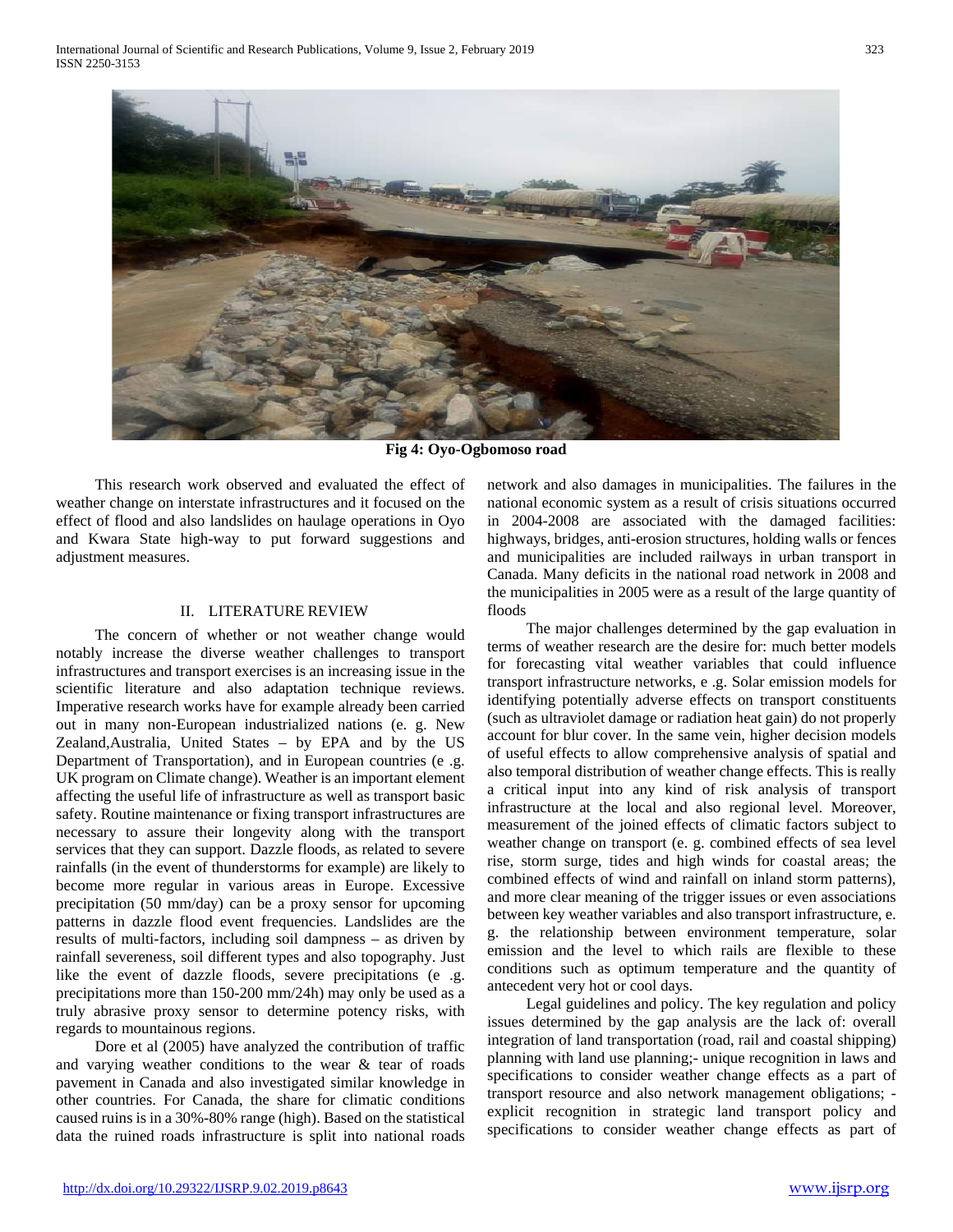transportation advantage and network management responsibilities, with a concentrate on resource managers taking action now to understand and prepare their networks better for potential risks from climate change;- clarity on appropriate planning timeframes to ensure transport-related decision making, including funding priorities, is projecting far enough into the future to take account of projected climate change effects; definition of responsibility for dealing with climate change in terms of national and regional interests and local infrastructure providers, including the private sector's role; and - audit processes for monitoring adaptation policies and associated progress at national, regional and local levels.

 This study was conducted with the aid of descriptive statistics and MRA model. The study samples is comprised of selected commuters that ply Lagos to the Northern part of Nigeria via Jebba route being the sole road that connects the Southern and the Northern of Nigeria. Fig. 5 shows the road network of Nigeria.

III. METHODOLOGY



**Fig 5: Nigeria roadnetwork map. Source: http://sites.google.com/mcdagroup**

 The study was carried out in nine(9) local government's area of Oyo and Kwara, table 1.1.Shows the selected local governments. Oyo state coordinates are  $7,019$ " 60" N and  $4,0$ 4"0".Current local time is 17:28; the sun rises at 09:01 and sets at 21:08 local time zone. The standard time zone is UTC/GMT+1. Oyo state is located at an elevation of 188meters above sea level and population amounts to 5.592 million(2006) with a landmass of about 27,249squqre kilometers. Oyo state weather is mostly cloudy at 25 degrees,temperature,wind speed and precipitation {mm}. The landscape consists of old hard rocks and dome shaped

hills,which rise gently from about 500meters in the southern part and reaching a height of about 1,219meters above sea level in the northern part. The topography of the state is of gentle rolling lowland in the south,rising to a plateau of about 40meters. The state is well drained with rivers flowing from the upland in the north-south direction. Both Oyo and Kwara states have an equatorial climate with dry and wet seasons and relatively high humidity. The dry season lasts from November to March while the wet season lasts from April and ends in October. The vegetation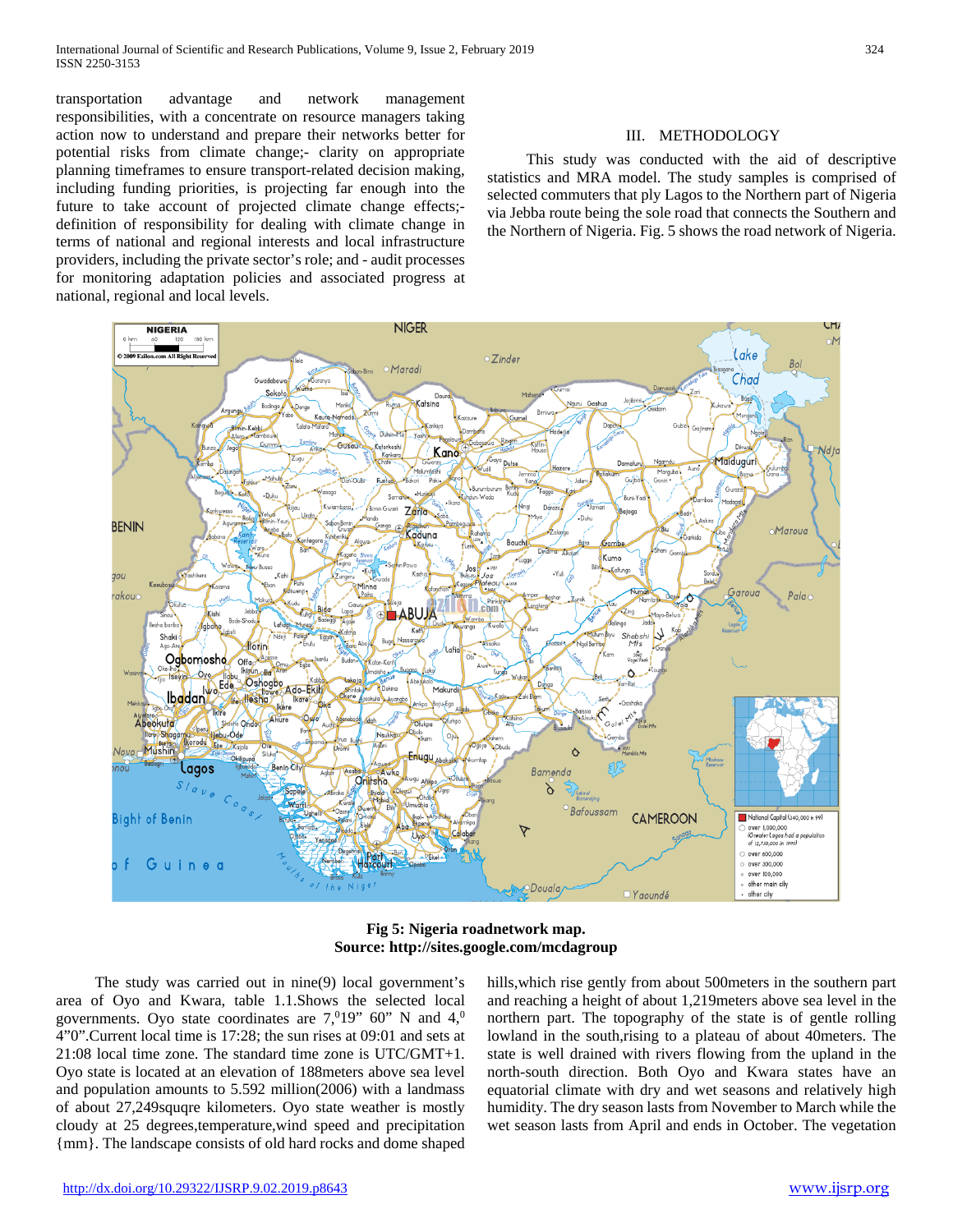pattern of Oyo state is that of rain forest in the south and guinea savannah in the north.

 Kwara state was created in 1967, when the Federal Military Government divided Nigeria into 12 new states. Kwara is one of the least densely populated regions in the Nigeria. Ilorin is the state capital while other towns like Jebba, Pategi, Offa are major locations in the state. Kwara state consists mostly of wooded savannah, but there are forested regions in the south. Almost all of its savanna area was conquered by the Fulani in the early 19<sup>th</sup> century.

 A sample of 180 respondents was drawn using the simple random sampling technique. A well-structured question was used to garner data.

**Table 1.1: Local government area and headquarters in the study area**

| S/N | Local      | Headquarters | <b>State</b> |  |
|-----|------------|--------------|--------------|--|
|     | government |              |              |  |
| 1.  | Akinyele   | Moniya       | Oyo          |  |
| 2.  | Atiba      | Offa meta    | Oyo          |  |
| 3.  | Afijio     | Jobele       | Oyo          |  |
| 4.  | Oriire     | Ikoyi        | Oyo          |  |
| 5.  | Ogo-oluwa  | Ajaawa       | Oyo          |  |
| 6.  | Asa        | Afon         | Kwara        |  |
| 7.  | Moro       | Bode-Saadu   | Kwara        |  |

| Ifelodun           | Share   | Kwara |
|--------------------|---------|-------|
| <b>Ilorin East</b> | Oke-Oyi | Kwara |

**Source:** Authors field survey.

 The study variable is haulage operations (dependent) and flood, extreme temperature, landslide andextreme precipitation (independent). Information collected is on socio-economic characteristics,transport infrastructural decay,weather condition and haulage operations.

# **Descriptive Statistical Analysis**

Mean and frequency table

### **Regression Analysis Model**

 $Y=$  ao + b  $_1$  x  $_1$  + b  $_2$  x  $_2$  + ...b  $_n$  x  $_n$  +e  $Ao = constant$  best fit  $B_1 - b_n =$  regression coefficient  $X_1 - x_n =$  independent variables  $E =$  residual error **Otherwise**  $y =$  haulage operation  $X_1$  = flood  $X_2$  = extreme temperature  $X_3$  = landslide  $X_4$  = extreme precipitation (above 50mm)

# IV. RESULTS AND DISCUSSION

| Table 1.2: Descriptive Statistics showing social variables of respondents |  |
|---------------------------------------------------------------------------|--|
|                                                                           |  |

|                    |           | Range            | Mean      |            | <b>Std. Deviation</b> | Variance  |
|--------------------|-----------|------------------|-----------|------------|-----------------------|-----------|
|                    | Statistic | <b>Statistic</b> | Statistic | Std. Error | <b>Statistic</b>      | Statistic |
| Age                | 180       | 3.00             | 2.4750    | .07097     | .77744                | .604      |
| Occupation         | 180       | 1.00             | 1.3277    | .04321     | .47137                | .222      |
| Sex                | 180       | 2.00             | 1.1750    | .03679     | .40298                | .162      |
| level of education | 180       | 3.00             | 3.7250    | .05913     | .64772                | .420      |
| Valid N (listwise) | 180       |                  |           |            |                       |           |

**Source:** Authors Computation, 2018.

 The table 1.2 above indicates that, there is no distance between variable age and level of education. Two variable(age and level of education) range the same value which others are lower.

All the value of the variables is positive which means that, the distribution is statistically balanced

| Table 1.3: Model Summary of regression analysis |                   |          |          |                    |  |  |  |
|-------------------------------------------------|-------------------|----------|----------|--------------------|--|--|--|
| Model                                           | IR                | R Square | Adjusted | RStd. Error of the |  |  |  |
|                                                 |                   |          | Square   | Estimate           |  |  |  |
|                                                 | .818 <sup>a</sup> | .669     | .665     | .520               |  |  |  |

**Source:** Authors Computation, 2018.

Table 1.3 above shows the coefficient of determinant ( $R^2$  = 0.669) implied that 66.9 percent of the variation in dependent variable "haulage operation" was accounted for by all the independent variables "flood, extreme temperature, landslideand extreme precipitation. In other words flood, extreme temperature, landslideand extreme precipitationcontributed 66.9 percent of the explanation of haulage operation. The multiple correlation coefficient ( $R = 0.818$ ) measured the strength of the association between the dependent variable "haulage operation" and the combination of all the independent variables "flood, extreme temperature, landslideand extreme precipitation". This implied that the extent to which all the independent variables "flood,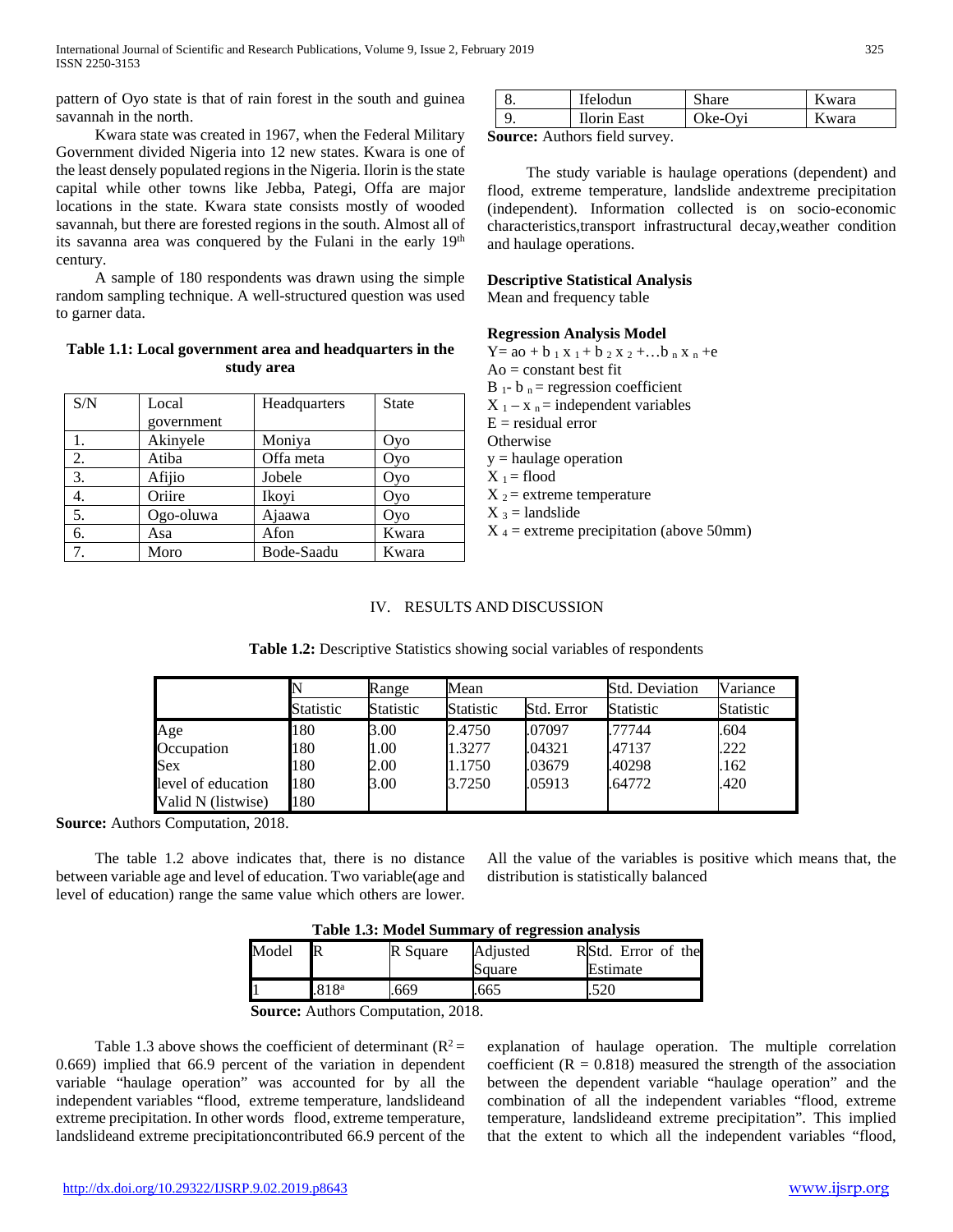extreme temperature, landslideand extreme precipitation" taken together provided explanation in the dependent variable haulage operation was 0.818. This however meant that, there was a very

strong correlation between the dependent variable and the independent variables.

| Model |            | Sum of Squares | Df  | Mean Square |         | Sig.              |
|-------|------------|----------------|-----|-------------|---------|-------------------|
|       | Regression | 215.502        |     | 53.876      | 199.541 | .001 <sup>b</sup> |
|       | Residual   | 14.190         | 395 | דר<br>.     |         |                   |
|       | Total      | 322.240        | 399 |             |         |                   |

Table 1.4: ANOVA<sup>a</sup>result of effect of weather on haulage operation

**Source:** Authors Computation, 2018.

 The table 1.4 above shows F-value to be far greater than 1. It shows that,there is strong relationship between flood and haulage operation and that; there is relationship between climatic change and haulage operation.

| Model                                                                                              |        | <b>Unstandardized Coefficients</b><br>Standardized |      |        | Sig. |
|----------------------------------------------------------------------------------------------------|--------|----------------------------------------------------|------|--------|------|
|                                                                                                    |        | Std. Error                                         | Beta |        |      |
| (Constant)                                                                                         | .308   | .150                                               |      | 2.061  | .040 |
| Whatare the effects of flood 148<br>on haulage operation?<br>weather<br>Does.<br>haulageoperation? | affect | .025                                               | .171 | 5.814  | .001 |
|                                                                                                    | .595   | .030                                               | .591 | 19.566 | .001 |
| Whatare the effects of weather 181<br>on haulage operation?                                        |        | .040                                               | .183 | 4.573  | .001 |
| weather problems                                                                                   | .401   | .037                                               | .411 | 10.972 | .001 |

**Table 1.5: Coefficients of weather on haulage operation**

**Source:** Authors Computation, 2018.

 Table 1.5 above shows that, weather induced problems, and there effects had t-values greater than the critical p-values for all the cases, indicating that, extreme weather conditions are responsible for the decay of highway transport facilities and has greatly affected haulage operations.

### V. CONCLUSION AND RECOMMENDATIONS

 The study revealed that, weather variation had significant impact on highway transport infrastructural decay and had contributed negatively to haulage operations. It was therefore recommended as follows:

- 1. Government should endeavor to construct highly reliable highway system that can stand the test of time.
- 2. Transport agencies, therefore, must continuously improve their capabilities to maintain service, minimize the impact of any disruptions – such as those related to weather and to provide road – based emergency services.
- 3. Flood disaster could be prevented and controlled through, improved drainage efficiency, construction of structures.
- 4. Transport agencies, should work on indiscriminate dumping of refuse inside the stream, river channels, inside the surface drains, along the road side and dumping of municipal wastes on the flood plain.

#### **REFERENCES**

- [1] Ajayi et al, (2012) "Flood Management in an Urban Setting" A case study of Ibadan metropolis
- [2] Françoise Nemryand HandeDemirel , (2012). Impacts of Climate Change: A focus on road and rail transport infrastructures. JRC Scientific and Policy Reports.*http//ipts.jrceceuropa.eu/activities/energy-and-transport/ettes.cfm.*
- [3] Ilkka Juga1 and Andrea Vajda1, (2012).The Effect of Weather on Transportation: Assessing the impact thresholds for adverse weather phenomena. *https://www.researchgate.net/publication/230725536*
- [4] Kirilkaragyozov,(2012) "Impact of Natural Disasters on Transport System" Case studies from Bulgaria
- [5] L Gardiner et al (2009) "Climate Change Effects on the Land Transport Network" Volumeone; literature review and gap analysis
- [6] Mark J. Koetse, Piet Rietveld, (2008) .The Impact of Climate Change and Weather on Transport:An overview of empirical findings. Transport research part D. *www.eldevier.com*
- [7] Onifade et al,(2014) Impacts of Flood Disaster on Sustainable NationalDevelopment in Ibadan North Local Government, Oyo state
- [8] Obot,N. I.,Chendo, . M. A. C.,UdoS. O. andEwona, I. O., (2010). Evaluation of rainfall trends in Nigeria for 30 years (1978-2007). *International Journal of the Physical Sciences* Vol. 5(14), pp. 2217-2222, 4 November, 2010. *http://www.academicjournals.org*/IJPS ISSN 1992 - 1950.
- [9] PekkaLeviäkangas (ed.) et al, (2011).Extreme Weather Impacts on Transport Systems.VTT Working Papers 168 ISSN :978-951-38-7509- *<http://www.vtt.fi/publications/index.jsp>*
- [10] Prof. KirilKaragyozov, PhD et al(2012). Impact of Natural Disasters on Transport Systems – Case Studies from Bulgaria.Report from the International Panel of the WEATHER project funded by the European